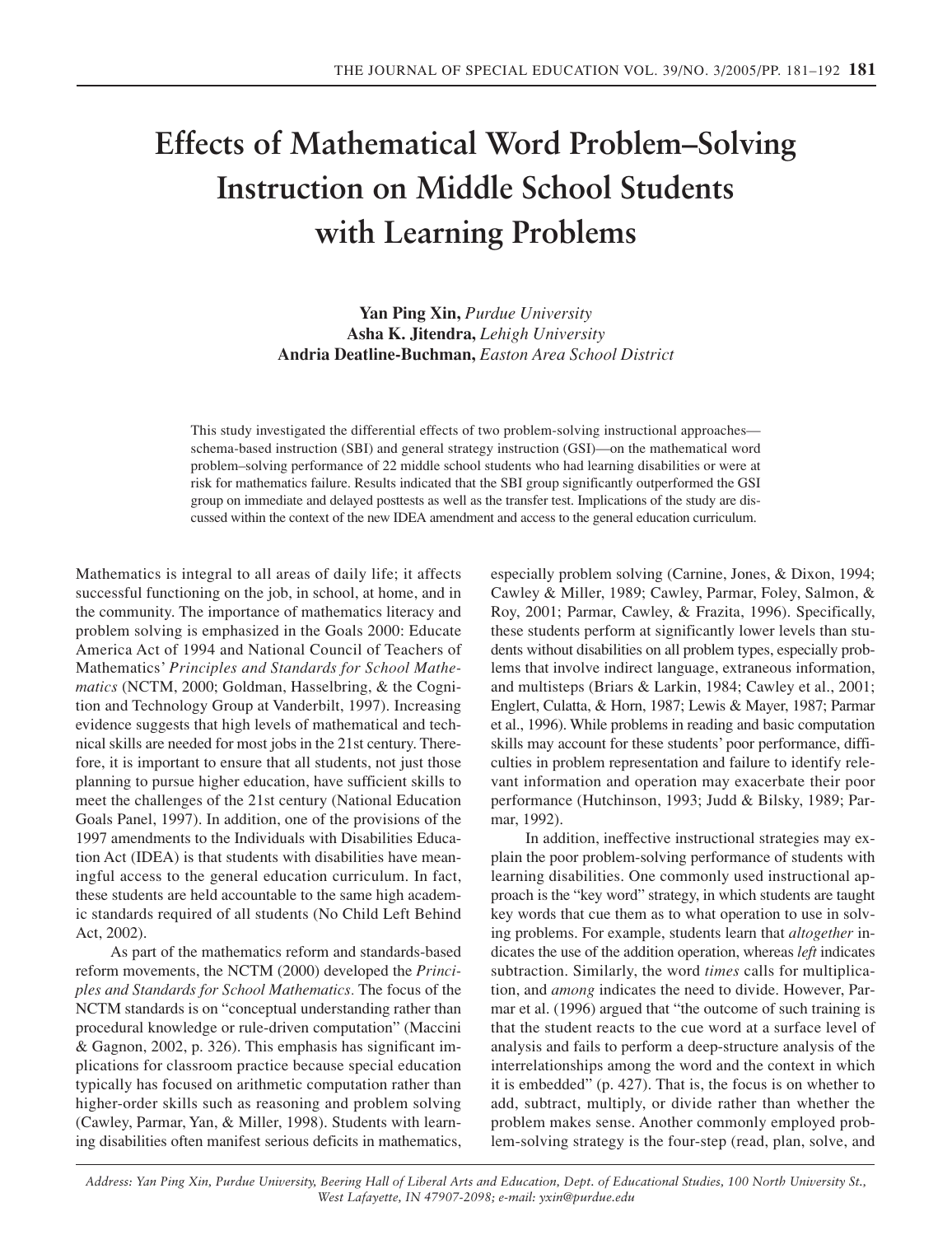check) general heuristic procedure. Unfortunately, this procedure may not facilitate problem solution for students with learning disabilities, especially when the domain-specific conceptual and procedural knowledge is not adequately elaborated upon (Hutchinson, 1993; Montague, Applegate, & Marquard, 1993).

For students with learning disabilities, explicit teaching for conceptual understanding is critical to establish the necessary knowledge base for problem solution. Recent reviews provide empirical support for problem-solving instruction, such as a schema-based strategy instruction, that emphasizes conceptual understanding of the problem structure, or schemata (Xin & Jitendra, 1999). Successful problem solvers typically create a complete mental representation of the problem schema, which, in turn, facilitates the encoding and retrieval of information needed to solve problems (Didierjean & Cauzinille-Marmeche, 1998; Fuson & Willis, 1989; Marshall, 1995; Mayer, 1982). Problem schema acquisition allows the learner to use the representation to solve a range of different (i.e., containing varying surface features) but structurally similar problems (Sweller, Chandler, Tierney, & Cooper, 1990).

Schema-based strategy instruction is known to benefit both special education students (e.g., Jitendra & Hoff, 1996; Jitendra, Hoff, & Beck, 1999) and students at risk for math failure (e.g., Jitendra et al., 1998; Jitendra, DiPipi, & Grasso, 2001) in solving arithmetic word problems. However, previous research on the effects of schema-based strategy instruction is limited, for the most part, to algebra problems (Hutchinson, 1993) and addition and subtraction (e.g., change, combine, additive compare) arithmetic problems. Although the effects of semantic representation training in facilitating problem solving have been demonstrated with college students with and without disabilities, the studies are limited to a sample of comparison problems only (Lewis, 1989; Zawaiza & Gerber, 1993). Furthermore, neither the study by Lewis nor the study by Zawaiza and Gerber emphasized key components (compared, referent, and scalar function) pertinent to the compare problem schemata. In addition, the rules for figuring out the operation (e.g., if the unknown quantity is to the right of the given quantity on the number line, then addition or multiplication should be applied) cannot be directly applied to solve multiplication or division compare problems when the relational statement involves a fraction or when the unknown is the scalar function (i.e., the multiple or partial relation between two comparison quantities).

A more recent exploratory study by Jitendra, DiPipi, and Perron-Jones (2002) employed a single-subject design to teach four students with learning disabilities to solve word problems involving multiplication and division using the schema-based strategy. However, one of the limitations of the study is that "the single-subject design employed in this investigation does not help clarify whether the study findings are attributable to specific schema-based nature of the instruction" (p. 37) or to the generally carefully designed oneon-one intensive instruction on two problem types. The purpose of the present investigation was to evaluate and compare the effectiveness of two problem-solving instructional approaches, schema-based and general strategy instruction, in teaching multiplication and division word problems to middle school students with learning disabilities or at risk for mathematics failure.

# **Method**

### *Design*

A pretest–posttest comparison group design with random assignment of subjects to groups was used to examine the effects of the two word problem–solving instructional procedures—schema-based instruction (SBI) and general strategy instruction (GSI)—on the word problem–solving performance of middle school students with learning problems.

## *Participants*

Participants were 22 students with learning problems, including 18 who were school-identified as having a learning disability, 1 with severe emotional disorders, and 3 who were at risk for mathematics failure, attending a middle school in the northeastern United States. Specifically, participant selection was based on (a) teacher identification of students who were experiencing substantial problems in mathematics word problem solving and (b) a score of 70% or lower on the word problem–solving criterion pretest involving multiplication and division word problems. To determine sample size, a power analysis using an alpha level of .05 and an effect size based on existing schema-based instruction research studies (e.g., Jitendra et al., 1998) was conducted, which indicated that a minimum of 10 participants in each group is sufficient to obtain a power of .90 for a 2 × 4 repeatedmeasures analyses of variance (Friendly, 2000). Table 1 presents demographic information with respect to participants' gender, grade, age, ethnicity, special education classification, IQ level, and standardized achievement scores in math and reading. It is important to note that IQ and achievement data from school records were available for only nine students.

#### *Procedure*

Instructors were two doctoral students in special education and two experienced special education teachers. The two doctoral students taught the first cohort of 8 students (4 in each treatment group), and the two special education teachers taught the second cohort of 14 students (7 in each treatment group). Students in both cohorts were randomly assigned to the two treatment groups. To control for teacher effects, each pair of instructors (i.e., the two doctoral students or the two special education teachers) were randomly assigned to the two conditions, and they switched treatment groups midway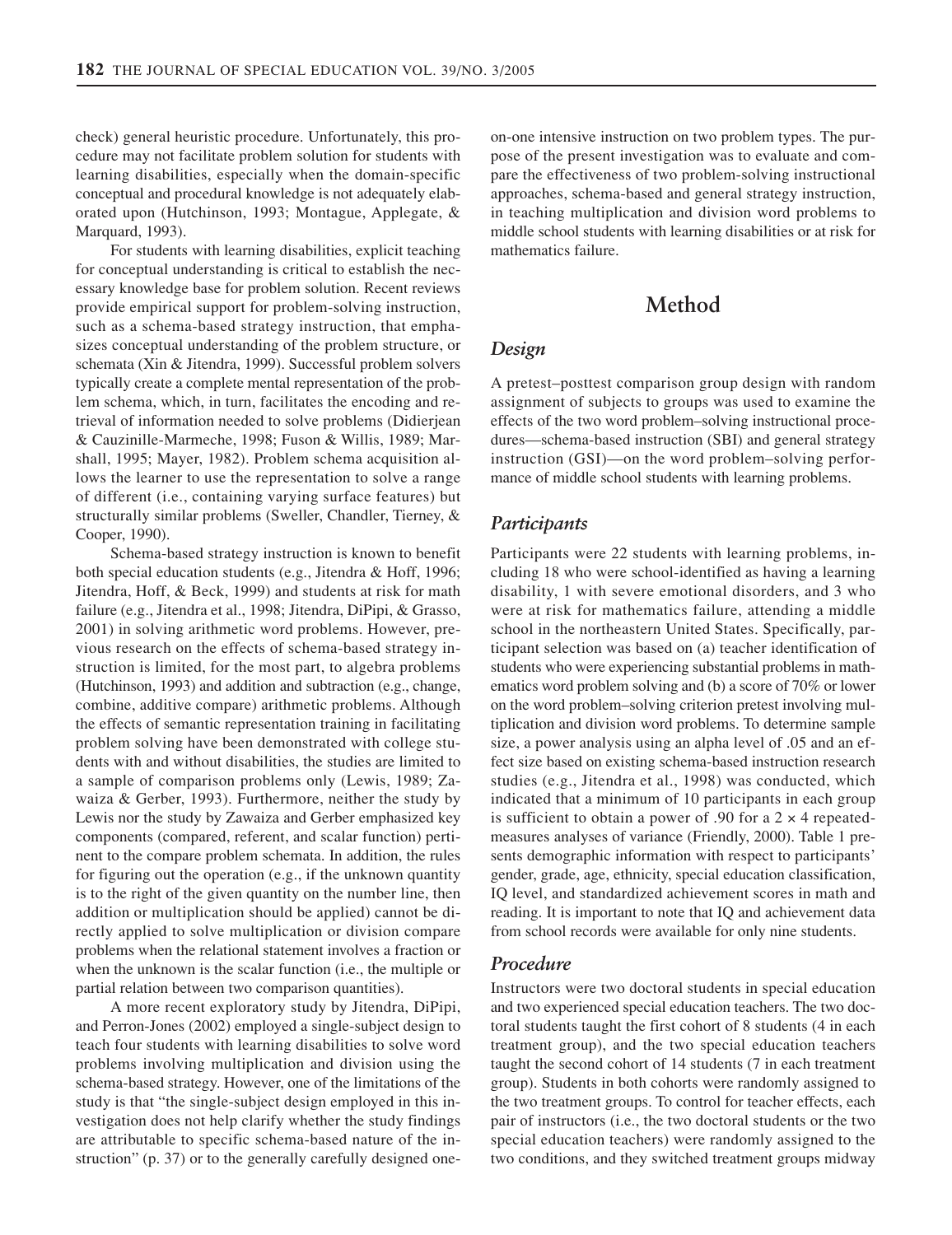| Variable                 | SBI group      | GSI group      |  |  |
|--------------------------|----------------|----------------|--|--|
| Gender                   |                |                |  |  |
| Male                     | 5              | 6              |  |  |
| Female                   | 6              | 5              |  |  |
| Grade                    |                |                |  |  |
| 6                        | 6              | $\overline{4}$ |  |  |
| 7                        | $\overline{c}$ | 6              |  |  |
| 8                        | 3              | 1              |  |  |
| Mean age in months (SD)  | 153.8(8.6)     | 156.7(8.7)     |  |  |
| Ethnicity                |                |                |  |  |
| Caucasian                | 4              | 3              |  |  |
| Hispanic                 | 5              | 7              |  |  |
| African American         | $\overline{2}$ | 1              |  |  |
| Classification           |                |                |  |  |
| LD                       | 10             | 8              |  |  |
| <b>SEN</b>               | $\overline{0}$ | 1              |  |  |
| NL                       | 1              | $\overline{c}$ |  |  |
| $IQ^a$                   |                |                |  |  |
| Verbal                   |                |                |  |  |
| $\boldsymbol{M}$         | 95             | 93             |  |  |
| <b>SD</b>                | 8.5            | 5.7            |  |  |
| Performance              |                |                |  |  |
| M                        | 92             | 92             |  |  |
| SD                       | 2.5            | 2.1            |  |  |
| <b>Full Scale</b>        |                |                |  |  |
| $\cal M$                 | 92             | 92             |  |  |
| <b>SD</b>                | 2.9            | 3.1            |  |  |
| Achievement <sup>b</sup> |                |                |  |  |
| Math                     |                |                |  |  |
| M                        | 84             | 88             |  |  |
| SD                       | 10.4           | 3.9            |  |  |
| Reading                  |                |                |  |  |
| $\cal M$                 | 90             | 93             |  |  |
| SD                       | 2.0            | 2.4            |  |  |

| <b>TABLE 1.</b> Demographic Information |  |  |
|-----------------------------------------|--|--|
|-----------------------------------------|--|--|

*Note.* SBI = schema-based instruction; GSI = general strategy instruction; LD = learning disabled; SED = seriously emotionally disturbed; NL = not labeled. a IQ scores were obtained from the *Wechsler Intelligence Scales for Children-Revised* (Wechsler, 1974). <sup>b</sup>Achievement scores in math and reading were obtained from the *Metropolitan Achievement Test* (Balow, Farr, & Hogan, 1992), with the exception of scores for one student that were obtained from the *Stanford Achievement Test,* 9th ed. (1996). IQ and achievement scores were available for only 9 of the 22 students.

through the intervention. The first author developed the teaching scripts for both conditions and piloted them prior to employing them in the study. Instructors received two 1-hour training sessions to familiarize them with lesson formats, the suggested teacher wording, and lesson materials when implementing the two instructional approaches.

Students in both conditions received their assigned strategy instruction three to four times a week, each session lasting

approximately an hour. The SBI group received 12 sessions of instruction, with 4 sessions each on solving *multiplicative compare* and *proportion* problems and 4 sessions on solving mixed word problems that included both types. Students in the GSI group also received 12 sessions of instruction, but they solved both types of problems in each session. Unlike the SBI group, students in the GSI group did not receive instruction in recognizing the two different word problem types. Students in the two groups solved the same number and type of problems.

#### *Both Conditions*

Across both SBI and GSI conditions, the teacher first modeled the assigned strategy with multiple examples. Explicit instruction was followed by teacher-guided practice and independent student work. Corrective feedback and additional modeling were provided as needed during practice sessions. It should be noted that students in both groups were allowed to use calculators during instruction and testing conditions, because computation skills were not the focus of this study. Table 2 summarizes the problem-solving strategy steps across two conditions.

Overall, both groups were taught to follow the four-step general problem-solving procedure of reading to understand, representing the problem, and planning, solving, and checking. However, the fundamental differences between the two conditions involved the second and third steps, with regard to how to plan and solve the problem. Specifically, the SBI group was taught to identify the problem structure and use a schema diagram to represent and solve the problem, whereas the GSI group learned to draw semiconcrete pictures to represent information in the problem and facilitate problem solving. A detailed description of the two instructional conditions, with an emphasis on how to "plan" and "solve" the problem is presented in the next section.

## *Schema-Based Instruction Condition*

Instruction for the SBI group occurred in two phases: problem schemata instruction and problem solution instruction. During problem schemata instruction, students learned to identify the problem type or structure and represent the problem using a schematic diagram. In this phase, story situations with no unknown information were presented. The purpose of presenting story situations was to provide students with a complete representation of the problem structure of a specific problem type. In contrast, the problem solution instruction phase used story problems with unknown information. Below is a general description of instruction employed to teach the two problem types investigated in this study.

**Multiplicative Compare Problems.** When teaching the multiplicative compare problem schema, instruction emphasized several salient features. That is, students learned that a multiplicative compare problem always includes (a) a refer-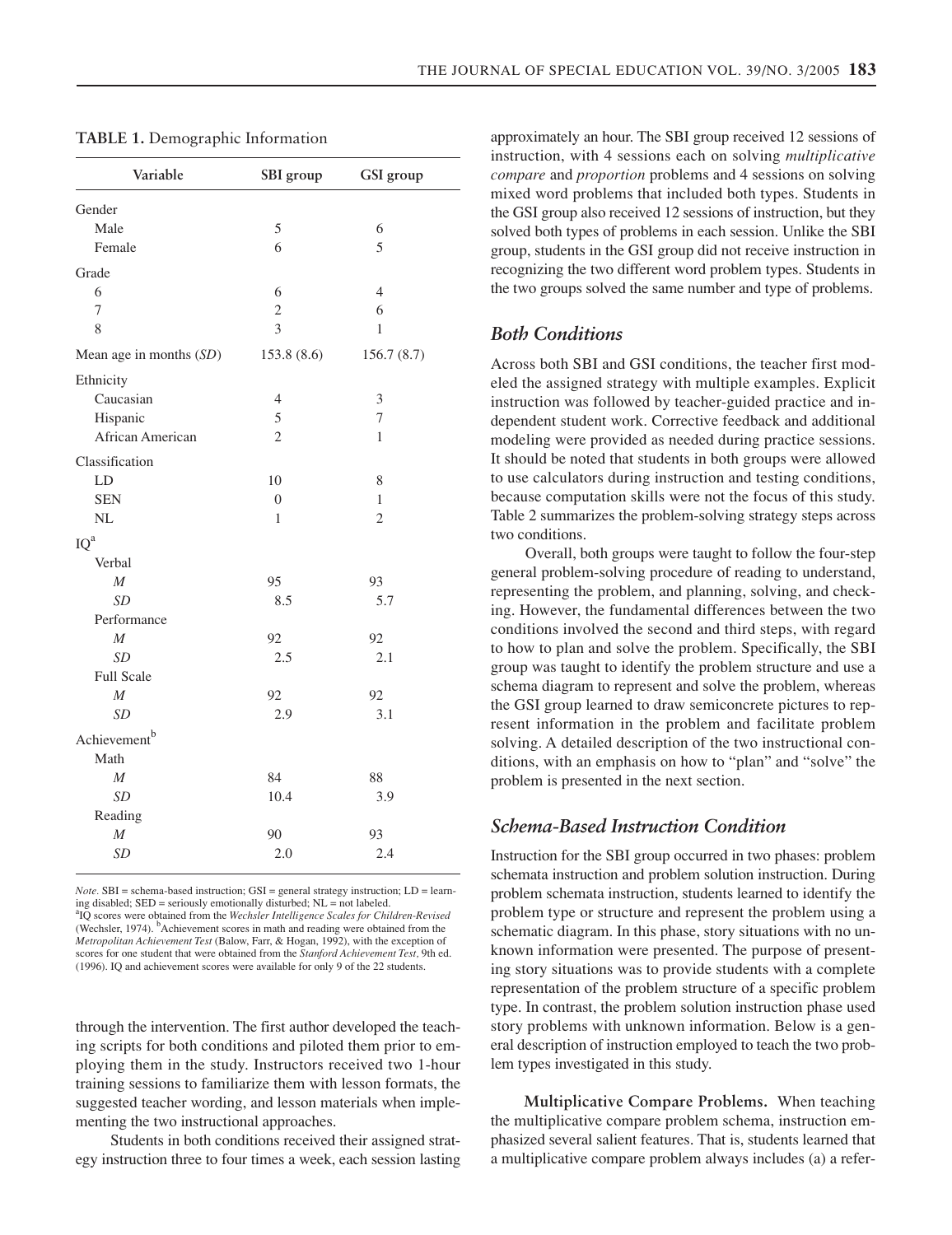| Schema-based instruction (SBI)                                                      | General strategy instruction (GSI)        |
|-------------------------------------------------------------------------------------|-------------------------------------------|
| • Read to understand                                                                | • Read to understand                      |
| • Identify the problem type, and use the schema<br>diagram to represent the problem | • Draw a picture to represent the problem |
| • Transform the diagram to a math sentence,<br>and solve the problem                | • Solve the problem                       |
| • Look back to check                                                                | • Look back to check                      |

**TABLE 2.** General Problem-Solving Steps Employed in the SBI and GSI Conditions

ent set, including its identity and its corresponding quantity; (b) a compared set, including its identity and corresponding quantity; and (c) a statement that relates the compared set to the referent set. In short, the multiplicative compare problem describes one object as the referent and expresses the other as a part or multiple of it. Students first learned to identify the problem type using story situations such as the following: "Vito earned \$12 from shoveling snow over the weekend. He earned 1 ⁄3 as much as his friend Guy did. Guy earned \$36 from shoveling snow." This story situation, because the amount Vito earned (compared set) was compared to what Guy earned (referent set), was deemed to be a comparison problem situation. Moreover, students learned that the comparison implies a *multiplicative* relationship (i.e., multiple or part) rather than an *additive* compare (more or less) situation.

A prompt sheet that contained information describing the salient features of the problem type and the five strategy steps was designed to facilitate problem solving. Step 1 of the strategy required identifying and underlining the relational statement in the problem. For example, students were taught that the relational statement in the above sample story was, "He earned  $\frac{1}{3}$  as much as his friend Guy did," because it describes the compared as a part of the referent. Step 2 involved identifying the "referent" and "compared" and mapping that information onto the multiplicative compare diagram. Students were instructed to examine the relational statement and note that the second subject or object, that following a phrase such as "as many as" or "as much as," indicates the referent (i.e., "Guy"), whereas the subject or object preceding the referent indicates the compared. Step 3 entailed finding the corresponding information related to the compared, referent, and comparison relation and mapping that information onto the diagram. Instruction emphasized rereading the story to find information about the compared (Vito earned \$12), the referent (Guy earned \$36), and their relation  $(\frac{1}{3})$ , as well as writing the corresponding quantities with the labels onto the diagram (see Figure 1).

In sum, students learned to identify the key problem features and map the information onto the diagram during problem schema analysis instruction. Next, they learned to summarize the information in the problem using the com-

pleted diagram. Instruction emphasized checking the accuracy of the representation by having students transform the information in the diagram into a meaningful mathematics equation for example,

$$
\frac{12}{36} = \frac{1}{3} \ .
$$

Students learned that when the representation does not establish the correct equation, for example,

$$
\frac{36}{12} \neq \frac{1}{3},
$$

they should check the completed diagram by reviewing the information related to each component (i.e., the referent, compared, and relation) of the multiplicative compare problem. In addition, the instructor provided a rationale for learning the problem schema. For example, the schematic diagram used to represent the story situation reflected the mathematical structure of the problem type, which could be used eventually to solve problems that involve an unknown quantity.

During the problem-solving instruction phase, students learned to solve for the unknown quantity in word problems. For example, in the following problem, "Vito earned \$12 from shoveling snow over the weekend. He earned  $\frac{1}{3}$  as much as his friend Guy did. How much did Guy earn from shoveling the snow?" students were asked to solve for the unknown quantity. Instruction focused on representing the problem using the multiplicative compare schematic diagram, as in the problem schema instruction phase. The only difference was that students were taught to use a question mark to flag the unknown quantity (i.e., the amount Guy earned) in the diagram. Next, students learned to transform the information in the diagram into a math sentence and solve for the unknown (Step 4). That is, they derived the following math equation,

$$
\frac{12}{?} = \frac{1}{3},
$$

directly from the schematic representation. They then used cross multiplication to solve for the unknown (i.e.,  $? = 12 \times$  $3 = 36$ ). For Step 5, students had to write a complete answer on the answer line and check the reasonableness of their answer. Instruction required checking the accuracy of both the representation and the computation.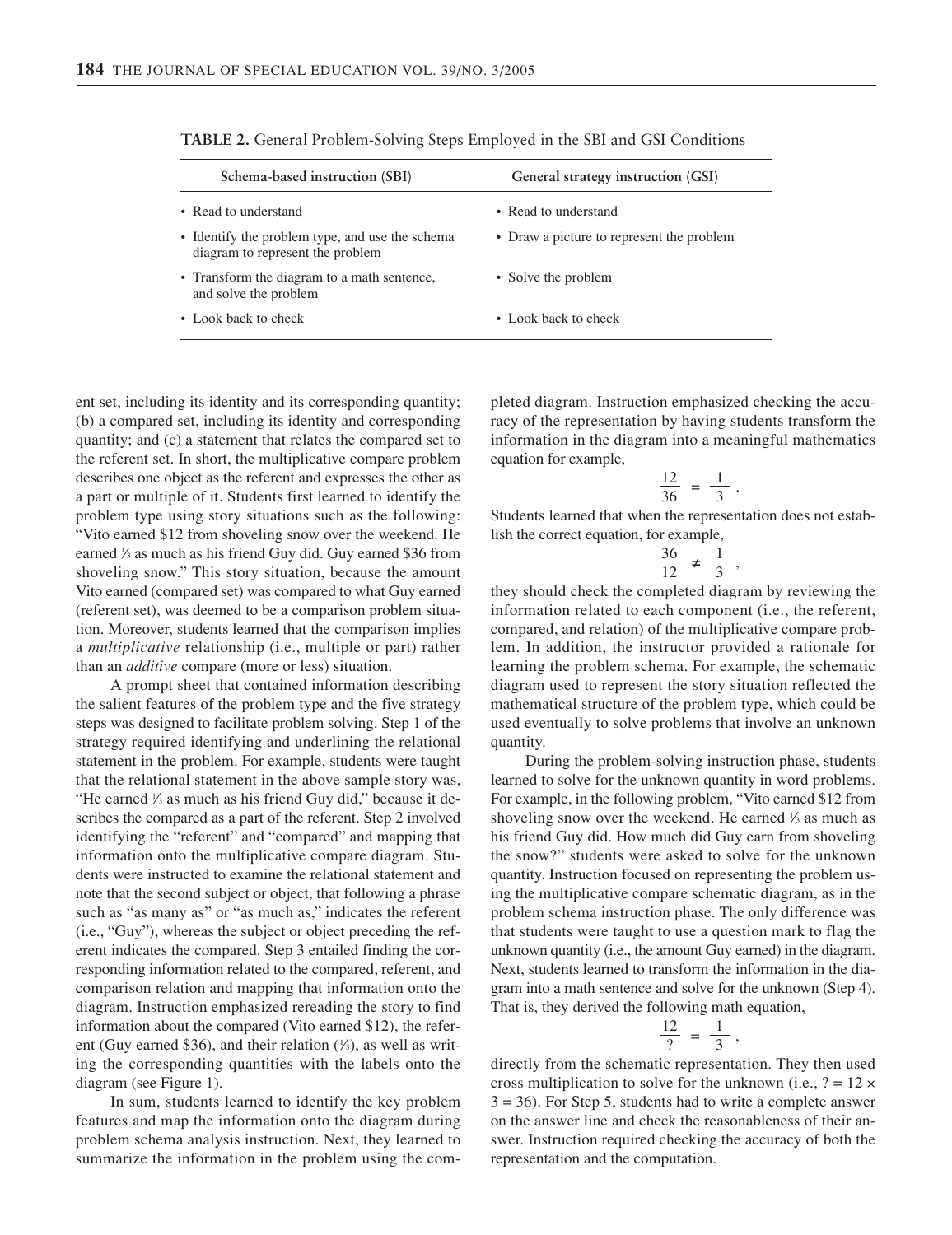Multiplicative Compare



**FIGURE 1.** General problem-solving steps employed in the schemabased instruction and general strategy instruction conditions.

**Proportion Problems.** When teaching the proportion problem schema, the following salient features were emphasized: (a) The proportion problem describes an association (i.e., a ratio) between two things; (b) there are two pairs of associations between two things that involve four quantities; and (c) the numerical association (i.e., the ratio) between two things is constant across two pairs (see Marshall, 1995). Typically, the proportion problem involves an "if . . . then" relationship. That is, one pair of associations is the *if* statement, and the other is the *then* statement. The *if* statement declares a per-unit value or unit ratio in one pair, whereas the *then* statement describes the variation (enlargement or decrement) of the two quantities in the second pair. In addition, the unit ratio remains constant across the two pairs of associations (i.e., if 1 shelf holds 12 books, then 4 shelves will hold 48 books). Students first learned to identify the problem type using the following sample story: "A recipe for chocolate cupcakes uses 3 eggs to make 20 cupcakes. If you want to make 80 cupcakes, you need 12 eggs." Because this situation describes the association between eggs and cupcakes and involves two pairs of associations with the unit ratio unchanged, it is considered a proportion story.

The instructor provided a prompt sheet that contained information about the features of the proportion problem and included four problem-solving strategy steps. Step 1 required identifying the two things that formed a specific association or ratio in the story situation and defining one as the subject and the other as the object. In the sample story described above, "eggs" and "cupcakes" illustrate the ratio relationship. Students learned to identify one as the subject (i.e., "eggs")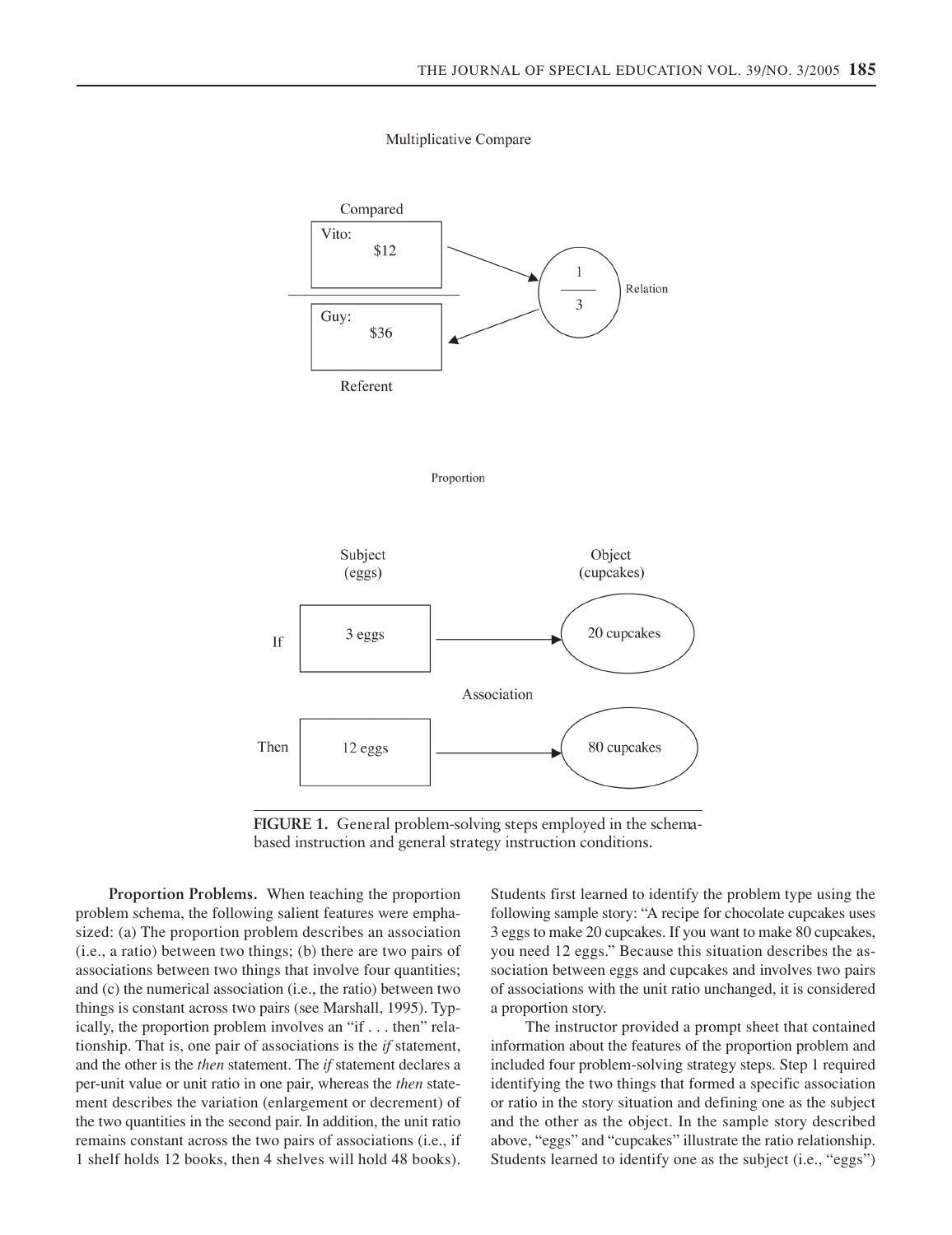and the other as the object (i.e., "cupcakes") and to write them in the diagram under the "subject" and "object" dimensions, respectively (see Figure 1). Step 2 consisted of identifying the two pairs of numerical associations (involving four quantities) and mapping the information onto the proportion diagram. Instruction in representation and mapping emphasized the correct alignment of the two dimensions (subject and object) with their corresponding quantities. That is, while the first pair describes the association of "3 eggs" for "20 cupcakes," the second pair describes "12 eggs" for "80 cupcakes" rather than "80 cupcakes" for "12 eggs." Finally, instruction required checking the correctness of the representation by transforming the diagram into a math equation; that is,

$$
\frac{3}{12} = \frac{12}{80} \, .
$$

If the equation was not established in their representation, students were instructed to check the accuracy of their mapping (i.e., whether the two pairs of associations were correctly aligned). Instruction also highlighted the importance of the schematic diagram to solve proportion problems.

In the problem-solving instruction phase, problems with unknown information were presented. Students were instructed to first represent the problem using the schematic diagram as they did in the problem schema instruction phase. The only difference was that they used the question mark to flag the unknown. Next, they used Step 3 to transform the diagram into a math equation and solve for the unknown. Instruction emphasized that because the proportion problem schema entails a constant ratio across two pairs of association, the math equation can be derived directly from the diagram. For example, in the problem "A recipe for chocolate cupcakes uses 3 eggs to make 20 cupcakes. If you want to make 80 cupcakes, how many eggs will you need?" the math equation would be

$$
\frac{3}{20} = \frac{?}{80}.
$$

Students then used cross multiplication to solve for the missing value in the equation. That is,  $? = (3 \times 80) \div 20 = 12$ . The last step, Step 4, required writing a complete answer on the answer line and checking it. Students not only were taught to check the accuracy of the computation, they also learned to use reasoning and critical thinking to determine whether they correctly paired the quantities of the subject and object (i.e., "3 eggs" for "20 cupcakes" and "? eggs" for "80 cupcakes").

Initially, one type of word problem with the corresponding schema diagram appeared on student worksheets. After students learned how to solve both types of problems, mixed word problems with both diagrams were presented. When mixed word problems were presented, the sameness and difference between the multiplicative compare and proportion problems were discussed to help differentiate one type of problem from another.

#### *General Strategy Instruction Condition*

Strategy instruction for the GSI group was derived from that typically employed in commercial mathematics textbooks

(e.g., Burton et al., 1998). A four-step general heuristic problem-solving procedure used in this study required students to (a) read to understand, (b) develop a plan, (c) solve, and (d) look back. The instructor employed a Problem-Solving Think-Along sheet to guide group discussion of the four-step problem-solving procedure. For the first step, *understand*, the instructor asked students, "What are you asked to find in the problem?" and "What information is given in the problem?" In addition, students were encouraged to retell the problem in their own words and list the information given to check their understanding of the problem. For the second step, *plan*, several strategies (e.g., draw a picture, make a table, make a model, write a math equation, act it out) were listed on the Think-Along sheet, and students were questioned as follows: "What problem-solving strategies could you use to solve this problem?" Because students in this study commonly selected the "draw a picture" strategy, teacher instruction explicitly focused on modeling use of pictures to represent information in the problem (see Figure 2) followed by counting up the drawings to get the solution. In addition, students were encouraged to use reasoning to predict their answer. For the third step, *Solve*, students had to show their drawing, articulate how they solved the problem, and write their answer in a complete sentence. For the last step, *Look Back*, students were asked to justify whether their answer was reasonable and to indicate whether they could have solved the problem using an alternate method. During the modeling and guided practice portions of instruction, practice worksheets included the four strategy steps. Although worksheets during independent practice did not contain the strategy steps, students were given a separate prompt sheet with the four steps.

#### *Measures*

Four parallel word problem–solving test forms, each containing 16 one-step multiplication and division word problems (i.e., multiplicative compare and proportion) were developed for use as the pretest, posttest, maintenance test, and followup test. Target problems were designed to include each of several variations of multiplicative compare and proportion problems that were similar to those used during the treatment. Multiplicative compare problems varied in terms of the position of the unknown. That is, the unknown quantity might involve the compared, referent, or scalar function. Proportion problems ranged from some in which the unit value was unknown to some in which the quantity of either one of two dimensions (i.e., subject or object) was unknown. The four tests differed only in terms of the story context and numerical values in the problem. The two types of word problems were presented in a random order on all four tests. In addition, a generalization test that comprised 10 transfer problems derived from commercially published mathematics textbooks and standardized achievement tests (e.g., the *Woodcock-Johnson Test of Achievement*) was designed. The test assessed students' transfer of learned skills to structurally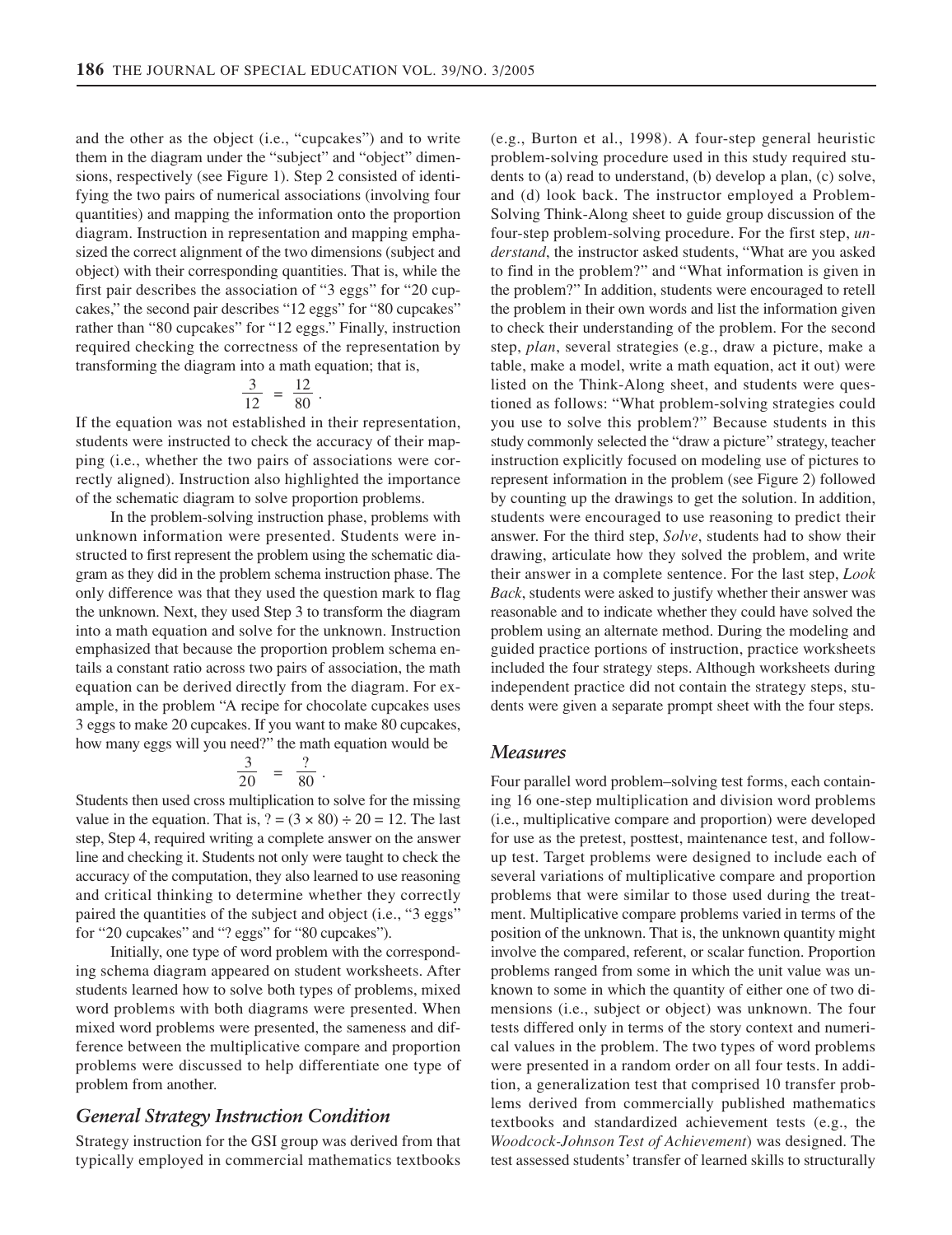#### Problem 1

If Ann uses 5 lemons for every 2 quarts of lemonade, how many lemons does she need to make 8 quarts of lemonade? (\* = 1 lemon;  $\omega$  = 1 quart of lemonade)

| *****  | ***** | *****  | *****  | Lemons   |
|--------|-------|--------|--------|----------|
| (a, a) | (a)   | (a)(a) | (a, a) | Lemonade |

#### Problem 2

Christi collected 12 bottle caps for the art class. She collected 1/3 as many caps as Lan. How many caps did Lan collect for the art class?



**FIGURE 2.** Schematic representations of multiplicative compare and proportion problems.

Lan

similar but more complex problems (e.g., problems with irrelevant information and multiple steps).

Reliability of the four parallel test forms was established by testing a group of eight sixth-grade students from the same school as the participants in the study. Students were divided into four groups. Each group received each of four forms of testing on four consecutive days. The order in which each group received the forms of testing was counterbalanced to control for the effects of testing sequence. The mean parallel form reliability of the four tests was 0.84  $(\text{range} = 0.79{\text -}0.93)$ . To demonstrate equivalency of the four forms, mean scores were calculated. The scores for forms 1, 2, 3, and 4 averaged 60%, 55%, 63%, and 56%, respectively. In addition, the internal consistency reliability of the generalization test was 0.88  $(α)$ .

## *Testing and Scoring*

All testing was conducted in small groups in a quiet room. The instructors had students read each problem and encouraged them to do their best. Students were assisted if they had difficulty reading words on the test. Instructions also required students to show their complete work. No feedback was given regarding the accuracy of their solution or work. All students were provided with sufficient time to complete the tests. Students in both groups completed (a) the pretest and generalization test prior to their respective strategy instruction; (b) the posttest and generalization test immediately following instruction; (c) the maintenance test, with a 1- to 2-week lapse after the termination of instruction; and (d) the follow-up test, with a lapse time ranging from 3 weeks to about 3 months. To ensure that they used their assigned strategy during the maintenance and follow-up testing, students in each condition were provided with a brief review of the respective strategy immediately before the tests.

Items on the word problem tests were scored as correct and awarded 1 point if the correct answer was given. Partial credit (i.e., one half point) was given if only the mathematics sentence or equation was correctly set up. Per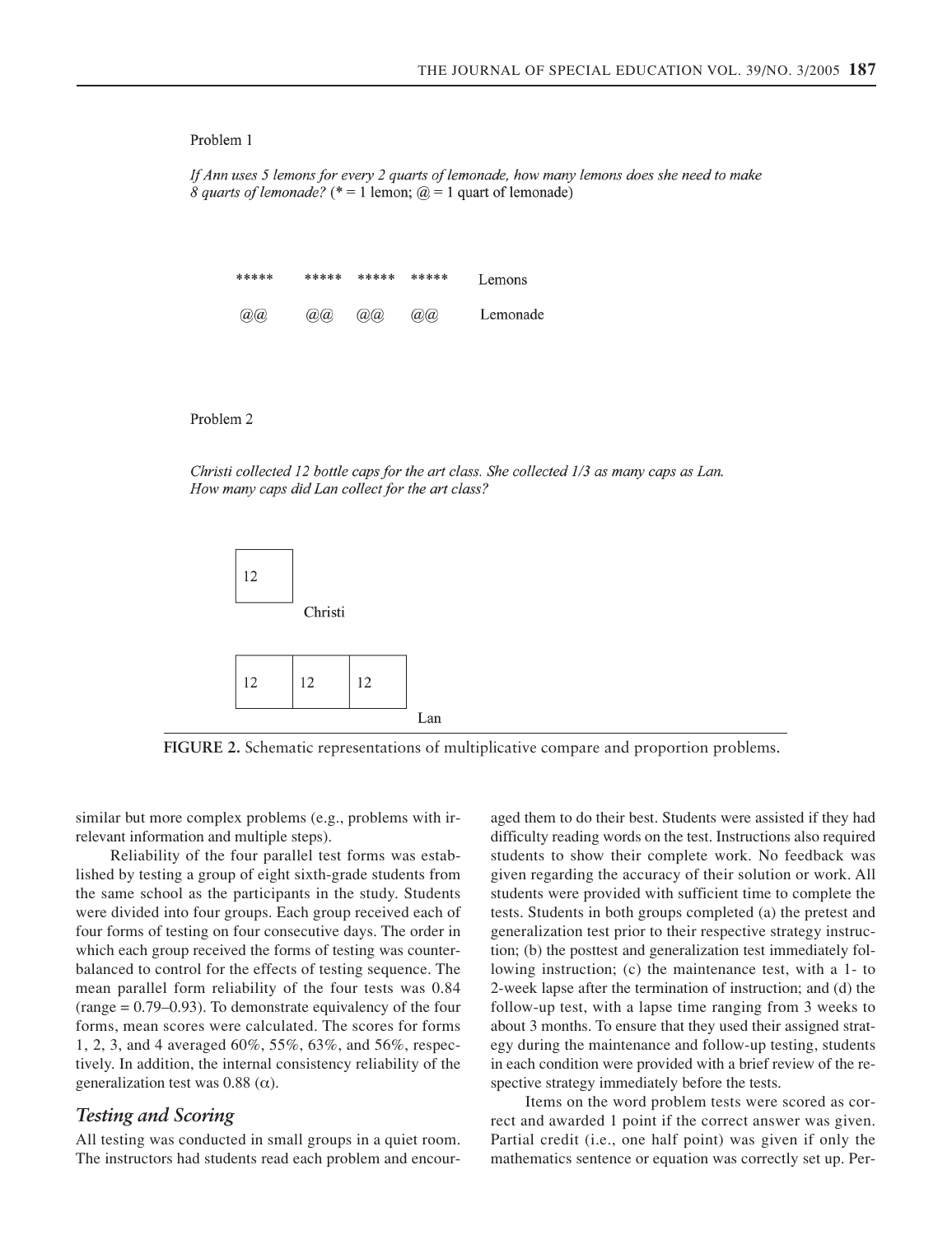centage correct was used as the dependent measure for word problem–solving performance and calculated as the total points earned divided by the total possible points (i.e., 16 for pre- and posttreatment tests and 10 for the generalization test). A graduate student who was naive to the purpose of the study scored all tests using an answer key. A second rater rescored 30% of the tests. Interrater reliability was computed by dividing the number of agreements by the number of agreements and disagreements and multiplying by 100. Mean scoring reliability was 100% for all tests across the two independent raters.

#### *Treatment Fidelity*

For each instructional condition, a checklist that contained critical instructional steps was developed to assess the instructor's adherence to the assigned strategy instruction. A doctoral student in special education observed and evaluated the completeness and accuracy of instruction. The adherence of the instructor's teaching to the assigned instructional strategy was judged on the presence or absence of each critical component. Fidelity of implementation was assessed for about 30% of the lessons in both conditions. Fidelity observations were followed by feedback to the instructors, whenever procedural implementation was less than 85% accurate or complete. Overall, fidelity was 100% for the GSI group and 94% for the SBI group (range  $= 76\% - 100\%$ ).

# **Results**

Given that our sample included a group of students with and without disabilities, we conducted a two-step analysis process in which we first analyzed the data for all 22 participants. To identify potential mediating effects of the presence of a disability, we conducted subsequent analyses of only the data for the 16 students with learning disabilities who completed all tests in the study. Because results of the analyses for the sample of students with learning disabilities revealed the same findings as those for the entire sample of students with and without learning disabilities, we report only the results of the primary analyses for the entire sample of 22 students. Table 3 presents means, standard deviations, and effect size indexes for all pretests and posttests on target and transfer problems for all participants in the two conditions (SBI and GSI).

#### *Pretreatment Group Equivalency*

Separate one-way ANOVAs were performed to examine pretreatment group equivalency on target and transfer problems. Results indicated no significant differences between the two groups on either target problems,  $F(1, 20) = .237$ ,  $p = .632$ , or transfer problems,  $F(1, 20) = .736$ ,  $p = .401$ .

# *Acquisition and Maintenance Effects of Word Problem–Solving Instruction*

A 2 (group) × 4 (time of testing: pretest, posttest, maintenance test, and follow-up test) ANOVA with repeated measures on time was performed to assess the effects of instruction on students' word problem–solving performance. It must be noted that 2 participants in the SBI group did not complete the maintenance and follow-up tests, and 1 in the GSI group did not complete the follow-up test. As such, this analysis was based on the data for the 9 students in the SBI group and 10 students in the GSI group who completed all four times of testing. Results indicated significant main effects for group,  $F(1, 17) = 14.906$ ,  $p < .001$ , and time of testing,  $F(3, 15) =$ 33.276, *p* < .001. In addition, results indicated a statistically significant interaction between group and time,  $F(3, 15) =$ 9.507, *p* < .01. Furthermore, post hoc simple-effect analyses indicated significant group differences on posttest,  $F(1, 20) =$ 15.747, *p* < .01; maintenance test, *F*(1, 18) = 31.755, *p* < .001; and follow-up test,  $F(1, 17) = 35.032$ ,  $p < .001$ , all favoring the SBI group (see Table 3).

Post hoc results based on the data for those who completed all four times of testing using paired-samples tests indicated that the SBI group significantly improved its performance (mean difference  $= 54.22$ ,  $SD = 17.17$ ) from pre- to posttest,  $t(8) = 10.473$ ,  $p < .001$ ; maintained the improved performance (mean difference  $= 5.17$ ,  $SD = 12.10$ ) from postto maintenance test,  $t(8) = 1.281$ ,  $p = .236$ ; and further improved its performance (mean difference = 9.56, *SD* = 12.52) from posttest to follow-up test,  $t(8) = 2.290$ ,  $p = .051$ . The GSI group improved its performance (mean difference = 17.590, *SD* = 12.91) from pre- to posttest,  $t(9) = 4.791$ ,  $p <$ .01, and maintained the improved performance (mean difference =  $-2.94$ , *SD* = 10.29) from post- to maintenance test,  $t(9) = -.903$ ,  $p = .390$  and to follow-up test (mean difference = −4.37, *SD* = 19.22), *t*(9) = −.719, *p* = .490.

## *Transfer Effects of Word Problem–Solving Instruction*

A 2 (group) × 2 (time of testing: pretest and posttest) ANOVA with repeated measures on time was performed to examine the two groups' performance on the generalization test. Results indicated that the main effect for group,  $F(1, 19) = .054$ ,  $p = .819$ , was not significant. However, there was a significant main effect for time,  $F(1, 19) = 18.465$ ,  $p < .001$ , and a statistically significant interaction between group and time,  $F(1, 19) = 8.579$ ,  $p < .01$ . Post hoc paired-samples tests indicated that the SBI group significantly improved its performance (mean difference =  $36.97$ ,  $SD = 24.82$ ) from preto posttreatment,  $t(10) = 4.940$ ,  $p < .01$ , whereas the GSI group's performance on the generalization test did not show a statistically significant change (mean difference = 7.00, *SD* = 21.76) from pre- to posttreatment,  $t(9) = 1.017$ ,  $p = .336$ .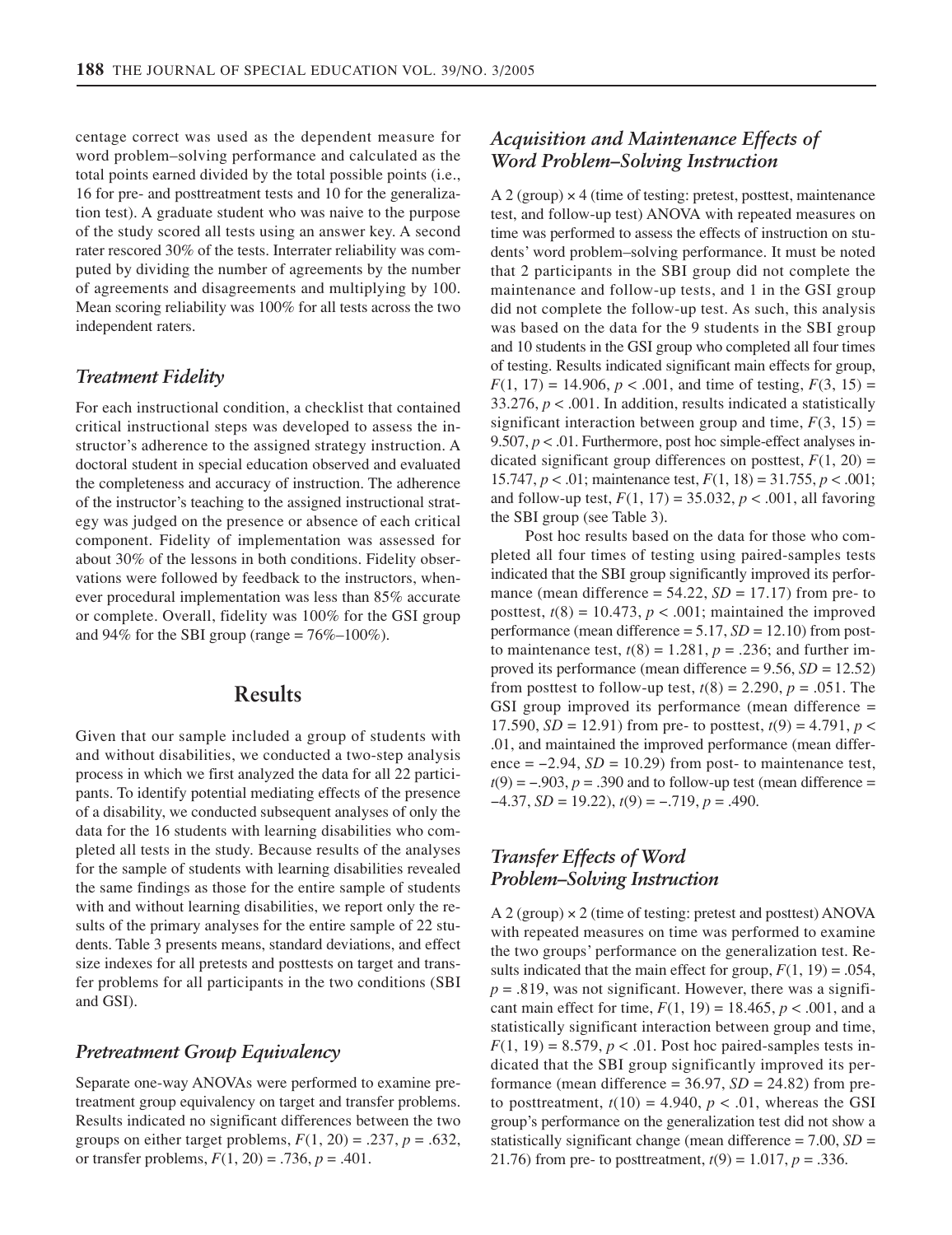|               | M          |            | <b>SD</b>  |            | $\boldsymbol{n}$ |            |                 |
|---------------|------------|------------|------------|------------|------------------|------------|-----------------|
| Test          | <b>SBI</b> | <b>GSI</b> | <b>SBI</b> | <b>GSI</b> | <b>SBI</b>       | <b>GSI</b> | ES <sup>a</sup> |
| Pretest       | 25.19      | 29.85      | 22.52      | 21.36      | 11               | 11         | $-0.21$         |
| Posttest      | 79.41      | 47.55      | 13.92      | 22.70      | 11               | 11         | $+1.69$         |
| Maintenance   | 87.29      | 45.45      | 14.51      | 17.97      | 9                | 11         | $+2.53$         |
| Follow-up     | 91.68      | 46.06      | 13.79      | 19.04      | 9                | 10         | $+2.72$         |
| Gen. pretest  | 25.45      | 35.00      | 29.11      | 22.69      | 11               | 11         | $-0.37$         |
| Gen. posttest | 62.43      | 45.50      | 21.52      | 15.89      | 11               | 10         | $+0.89$         |
|               |            |            |            |            |                  |            |                 |

**TABLE 3.** Percentage of Correct On-Target and Transfer Problems by the SBI and GSI Groups

*Note*. SBI = schema-based instruction; GSI = general strategy instruction; ES = effect size; Gen. = generalization.

Effect size was calculated as the two conditions' mean difference divided by the pooled standard deviation (Hedges & Olkin, 1985). A positive ES indicates a favorable effect for the SBI condition; a negative ES indicates a favorable effect for the GSI condition.

# **Discussion**

The present investigation compared the differential effects of schema-based and general strategy instruction on the mathematical problem–solving performance of middle school students with learning problems. Results showed that students in the SBI group performed significantly better than students in the GSI group on all measures of acquisition, maintenance, and generalization. These findings support and extend previous research regarding the effectiveness of schemabased strategy instruction in solving arithmetic word problems (e.g., Hutchinson, 1993; Jitendra & Hoff, 1996; Jitendra et al., 1998, 1999, 2002).

In general, results of this study indicated significant differences between the SBI and GSI groups on the posttest, maintenance, follow-up, and generalization tests. The effect sizes comparing the SBI group with the GSI group were 1.69, 2.53, 2.72, and .89 for posttest, maintenance, follow-up, and generalization tests, respectively. These effect sizes are much larger than the effect sizes reported in the Jitendra et al. (1998) study (.57, .81, and .74 for acquisition, maintenance, and generalization, respectively). In that study, elementary students with mild disabilities or at risk for mathematics failure learned to use schema diagrams to represent and solve addition and subtraction problems (i.e., change, group, and compare). After students represented the problem using schema diagrams, they had to figure out which part in the diagram was the "total" or "whole." Next, they had to apply a rule (i.e., "When the total [whole] is not known, we add to find the total; when the total is known, we subtract to find the other [part] amount"; p. 351) to decide whether to add or subtract to solve the problem. It might be the case that the schema diagrams for multiplication and division problems (i.e., multiplicative compare and proportion) in our study made a more straightforward link between the problem schema representation and its solution than those in the Jitendra et al. study

and that errors were minimized once students correctly represented the problem in the diagram.

Although these findings confirm prior research on schema-based instruction by Jitendra and colleagues, an explanation regarding the more positive findings in our study when compared to previous research on semantic representation only (Lewis, 1989; Zawaiza & Gerber, 1993) is warranted. In the studies by Lewis and Zawaiza and Gerber, the diagram strategy was effective in reducing students' reversal errors, but it did not improve their overall word problem–solving scores. Participants in those studies were taught to use the diagram (i.e., a number line) as an external visual aid to check the operation for the purpose of preventing reversal errors.

Unlike the Lewis (1989) and Zawaiza and Gerber (1993) studies, this study used a schema-based instruction to systematically teach the structure of different problem types and directly show the linkage of the schematic diagram to problem solution. An examination of students' pretest performance in both groups indicated a lack of conceptual understanding: Students typically grabbed all the numbers in the problems and indiscriminately applied an operation to get the answer, regardless of the nature of the problem. Following instruction in the assigned strategy, most students in the GSI group drew pictures to represent information in the problem and then counted their drawings to get the solution. However, when numbers in the problems got larger or the problem relation was complex (e.g., the scalar function in a multiplicative compare problem was  $\frac{2}{3}$  or  $\frac{3}{4}$ ), students found their drawings and counting to be cumbersome, and their work was prone to errors. In contrast, the performance pattern of students in the SBI group reversed following instruction. Those students used higher-order thinking, such as identifying problem structure or type and applying schema knowledge to represent and solve problems.

The intensive training in problem structure in the current study may have contributed to students' conceptual un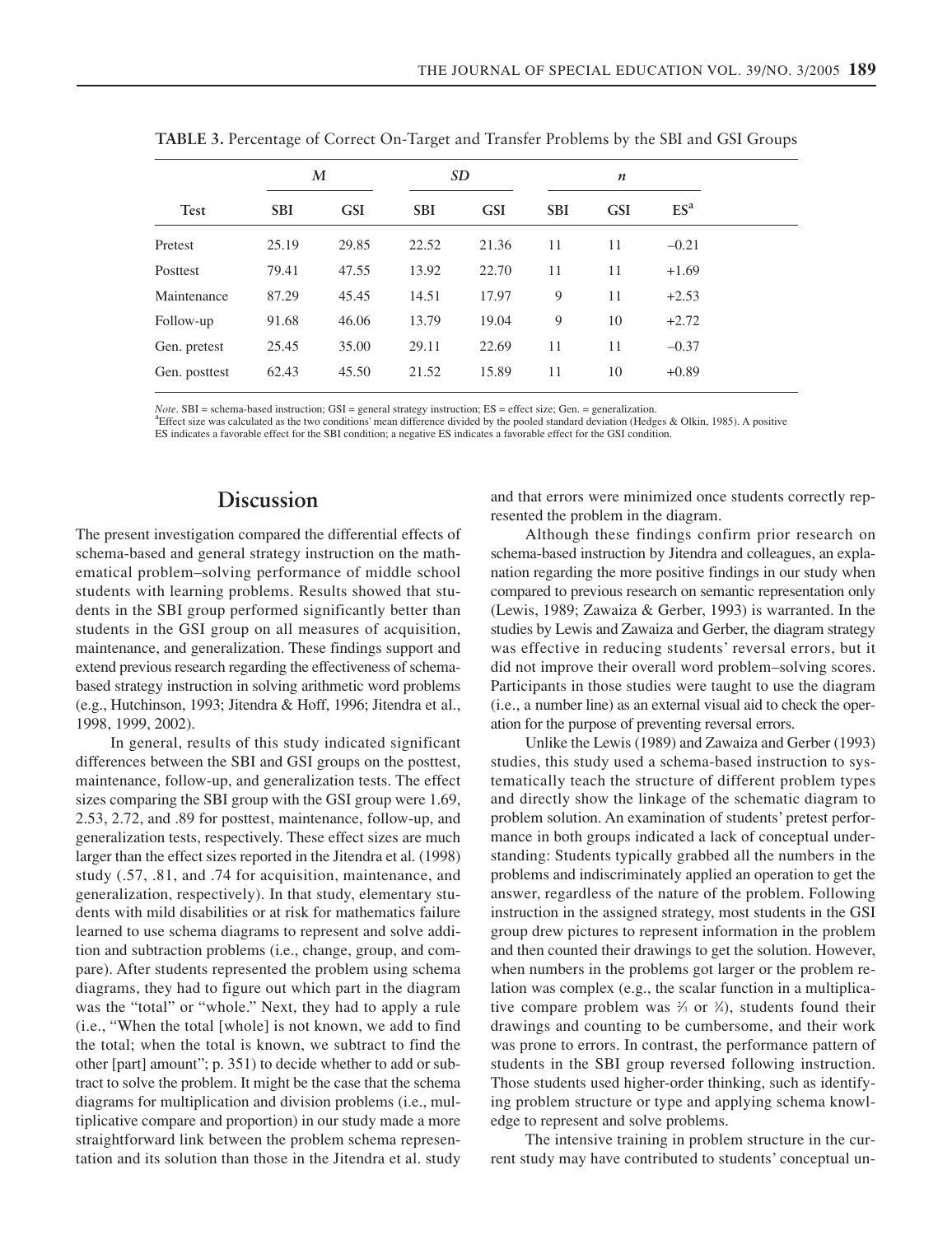derstanding and maintenance of word problem–solving skills. At the same time, it should be noted that students in both the SBI and GSI groups were reminded about the assigned strategy before completing the maintenance and follow-up tests. Specifically, students in the SBI group were shown the two schemata diagrams and asked to use them to solve problems. Students in the GSI group were provided with a review of the four-step strategy of reading to understand the problem, drawing a picture to represent the problem, solving the problem using the selected strategy ("draw a picture"), and looking back to check the solution. This review ensured that students in both groups used the assigned strategy and served to validate the differential effects of the two problem-solving strategies on students' performance. The further boost in students' performance in the SBI group on the follow-up tests compared to the posttests may be attributed to the coherent representation of the word problem and subsequent internalization of the schema-based strategy that was lacking in the general strategy. In contrast to the findings regarding maintenance in our study, only four of the six students in the Zawaiza and Gerber (1993) study maintained their posttest performance. One plausible explanation for the large effects found in our study is that participants in the SBI condition systematically learned the problem schemata and problem-solving procedures in twelve 1-hour sessions. However, community college students with learning disabilities in the Zawaiza and Gerber study received semantic structure representation training to solve compare problems during two 35- to 40-min sessions only.

The results of this study also indicated that only the SBI group significantly improved their performance on the generalization measure after the schema-based instruction. This finding confirms previous research (e.g., Hutchinson, 1993; Jitendra et al., 1998, 1999, 2002; Jitendra & Hoff, 1996), in that students in the SBI group transferred the learned skills to new tasks that included structurally similar but more complex problems when compared to the target problems. It may be that the emphasis of the schema strategy on conceptual understanding of the problem structure in conjunction with the diagram mapping helped students differentiate relevant from irrelevant information during problem representation and planning to accurately solve novel problems (Schoenfeld & Herrmann, 1982).

In summary, findings document the efficacy of the schema-based instruction over general strategy instruction in enhancing problem-solving performance for middle school students with learning difficulties. Given that "learners' 'true' math deficits are specific to mathematical concepts and problem types" (Zentall & Ferkis, 1993, p. 6), this study provides further support for schema-based instruction in enhancing students' conceptual understanding of mathematical problem structures and problem solving in general.

At the same time, several limitations of the study require cautious interpretation of the findings. First, due to missing data in school records, we did not have complete descriptive information for all participants. This presents problems in terms of accurately identifying the sample in the study, a common struggle that researchers encounter when conducting applied research in the classroom. Second, the participant sampling procedure in this study did not control for students' reading levels. Reading comprehension is an important contributing factor to students' word problem– solving performance (Zentall & Ferkis, 1993). As such, it is not clear to what extent reading comprehension skills contributed to the findings in this study. While we ensured that the two groups' entry skills with respect to problem-solving skills were comparable, it is important that future research investigate the effects of the two instructional strategies while controlling for students' reading skills.

Third, the large standard deviation scores indicate great variation in pretest performance within each group on both target and transfer problems. Pretest scores for students in both groups ranged from 0%–68% correct. Therefore, future research should employ more homogeneous groups (e.g., students with learning disabilities, students with mathematics disabilities only) and increase the sample size to examine the differential effects of strategy instruction.

Fourth, the "pull-out" nature of instruction employed in this investigation may be a limitation. Because instruction did not occur during the regularly scheduled math period in the school, there is a possible disconnect between the strategy instruction provided in this study and regular classroom instruction. It is important for future research to examine the effects of schema-based instruction in regular classroom settings and to facilitate students' broad application of the strategy. A fifth limitation is the use of standard text-based word problems rather than real-world problem-solving tasks. An area for future research is to investigate the effects of the schema-based instruction to solve real-world problems. Finally, our study did not address the relative efficacy of the schema-based strategy when compared to problem-solving treatment procedures that employ manipulatives and other empirically validated strategies (e.g., cognitive–metacognitive strategy) described in the literature (Jitendra & Xin, 1997).

## *Implications for Practice*

Overall, findings from this study have several implications for practice. First, the effectiveness of the schema strategy instruction in this study suggests that classroom instruction should emphasize systematic domain-specific knowledge in word problem solving to address the mathematical difficulties evidenced by students with learning disabilities (Montague, 1992, 1997). Schema-based instruction teaches conceptual understanding of problem structure, which facilitates higher-order thinking and generalizable problemsolving skills. Although the "draw a picture" strategy in the GSI condition emphasized understanding of the problem, the representation step of the strategy focused more on the surface features of the problem and did not allow students to engage in the higher-level thinking necessary to promote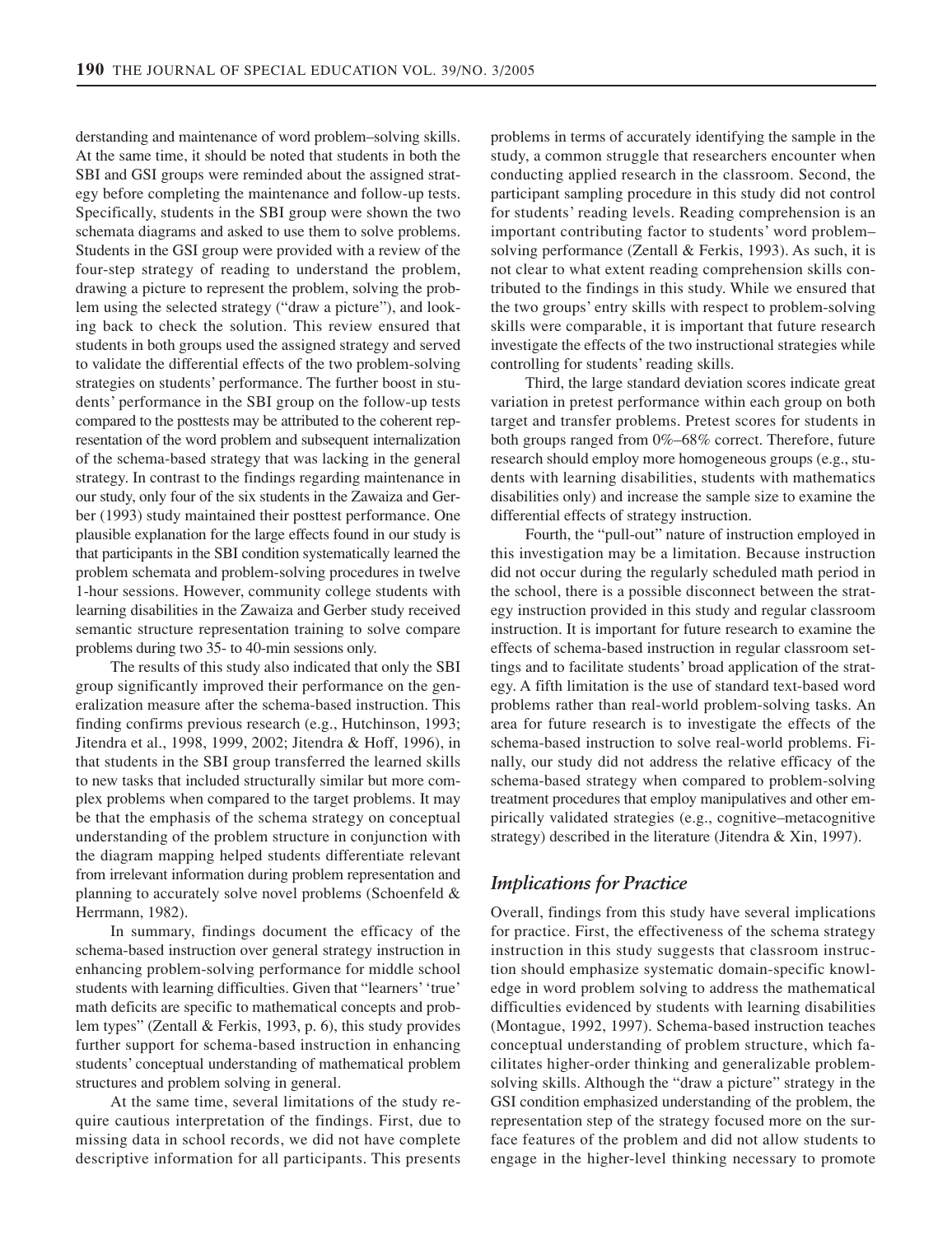generalizable problem-solving skills. The general heuristic strategy, such as the four-step approach (e.g., read, plan, solve, and check) typically found in commercial mathematics textbooks may be "limited unless it is connected to a conceptual knowledge base" (Prawat, 1989, p. 10). One of the key differences between the schema-based strategy and traditional instruction is that only the former emphasizes pattern recognition and schema acquisition. The schema-based strategy in this study provided students with explicit instruction in problem schemata and problem solving.

Second, the effectiveness of the schema strategy instruction in this study suggests that students with disabilities are able to learn strategies involving higher-order thinking to improve their problem-solving skills. Many students with learning disabilities are often cognitively disadvantaged because of attention, organizational, and working memory problems (Gonzalez & Espinel, 1999; Zentall & Ferkis, 1993). Furthermore, they experience difficulties in creating complete and accurate mental problem representations (Lewis, 1989; Lewis & Mayer, 1987; Marshall, 1995). It is essential that teachers provide students with learning disabilities with scaffolds, such as schemata diagrams, when teaching conceptual understanding of key features of the problem. The schematic representation should be more than a simple semantic translation of the problem and should emphasize the mathematical relations in specific problem types to allow students to directly transform the diagrammatic representation into an appropriate math equation. Such representations may be useful aids to organize information in word problems, reduce students' cognitive load, and enhance working memory by directing resources to correctly set up the math equation and facilitate problem solution.

Overall, the findings of this study indicate the effectiveness of schema-based instruction in enhancing word problem–solving performance of middle school students with learning disabilities. Given that an increasing number of students with disabilities are currently served in general education classrooms (Cawley et al., 2001), providing them with effective strategies to access the general education curriculum as mandated by the amendment to the Individuals with Disabilities Education Act (IDEA, 1997) is critical. Schemabased instruction, with its emphasis on conceptual understanding, facilitates higher-order thinking and may be an effective and feasible option for teachers. It provides students with a tool to be successful problem solvers and to meet the high academic content standards. This has particular importance given current legislation's emphasis on "scientificallybased instructional programs and materials" (No Child Left Behind Act, 2002).

#### **AUTHORS' NOTES**

- 1. This article is based on the first author's dissertation study.
- 2. We thank the many administrators, teachers, teacher assistants, and students at Northeast Middle School, as well as two gradu-

ate students at Lehigh University, Wesley Hickman and Erin Post, who facilitated this study. We also thank Dr. Sydney Zentall for her feedback on an earlier draft of this paper.

#### **REFERENCES**

- Balow, I. H., Farr, R. C., & Hogan, T. P. (1992). *Metropolitan achievement tests* (7th ed.). San Antonio, TX: Harcourt Educational Measurement.
- Briars, D. J., & Larkin, J. H. (1984). An integrated model of skill in solving elementary word problems. *Cognition and Instruction*, *1*, 245–296.
- Burton, G. M., Maletsky, E. M., Bright, G. W., Helton, S. M., Hollis, L. Y., Johnson, H. C., et al. (1998). *Math advantage.* Orlando, FL: Harcourt Brace
- Carnine, D., Jones, E. D., & Dixon, R. (1994). Mathematics: Educational tools for diverse learners. *School Psychology Review*, *3*, 406–427.
- Cawley, J. F., & Miller, J. H. (1989). Cross-sectional comparisons of the mathematical performance of children with learning disabilities: Are we on the right track toward comprehensive programming? *Journal of Learning Disabilities*, *23*, 250–254, 259.
- Cawley, J., Parmar, R., Foley, T. E., Salmon, S., & Roy, S. (2001). Arithmetic performance of students: Implications for standards and programming. *Exceptional Children*, *67*, 311–328.
- Cawley, J. F., Parmar, R. S., Yan, W., & Miller, J. H. (1998). Arithmetic computation performance of students with learning disabilities: Implications for curriculum. *Learning Disabilities Research & Practice*, *13*(2), 68–74.
- Didierjean, A., & Cauzinille-Marmeche, E. (1998). Reasoning by analogy: Is it schema-mediated or case-based? *European Journal of Psychology of Education*, *13*, 385–398.
- Englert, C. S., Culatta, B. E., & Horn, D. G. (1987). Influence of irrelevant information in addition word problems on problem solving. *Learning Disability Quarterly*, *10*, 29–36.
- Friendly, M. (2000). *Power analysis for ANOVA designs*. Retrieved August 7, 2002, from http://davidmlane.com /hyperstat/ power.html
- Fuson, K. C., & Willis, G. B. (1989). Second graders' use of schematic drawings in solving addition and subtraction word problems. *Journal of Educational Psychology*, *81*, 514–520.
- Goldman, S. R., Hasselbring, T. S., & the Cognition and Technology Group at Vanderbilt. (1997). Achieving meaningful mathematics literacy for students with learning disabilities. *Journal of Learning Disabilities*, *30*, 198-208.
- Gonzalez, J. E. J., & Espinel, A. I. G. (1999). Is IQ–achievement discrepancy relevant in the definition of arithmetic learning disabilities? *Learning Disability Quarterly*, *22*, 291–301.
- Hedges, L. V., & Olkin, I. (1985). *Statistical methods for meta-analysis*. Orlando, FL: Academic Press.
- Hutchinson, N. L. (1993). Effects of cognitive strategy instruction on algebra problem solving of adolescents with learning disabilities. *Learning Disability Quarterly*, *16*, 34–63.
- Individuals with Disabilities Education Act of 1997, 120 U.S.C. §1400 *et seq.*
- Jitendra, A. K., DiPipi, C. M., & Grasso, E. (2001). The role of a graphic representational technique on the mathematical problem solving performance of fourth graders: An exploratory study. *Australian Journal of Special Education, 25*(1&2), 17-33.
- Jitendra, A., DiPipi, C. M., & Perron-Jones, N. (2002). An exploratory study of schema-based word-problem-solving instruction for middle school students with learning disabilities: An emphasis on conceptual and procedural understanding. *The Journal of Special Education*, *36*, 23–38.
- Jitendra, A. K., Griffin, C. C., McGoey, K., Gardill, M. C., Bhat, P., & Riley, T. (1998). Effects of mathematical word problem solving by students at risk or with mild disabilities. *The Journal of Educational Research*, *91*, 345–355.
- Jitendra, A., & Hoff, K. (1996). The effects of schema-based instruction on mathematical word problem solving performance of students with learning disabilities. *Journal of Learning Disabilities*, *29*, 422–431.